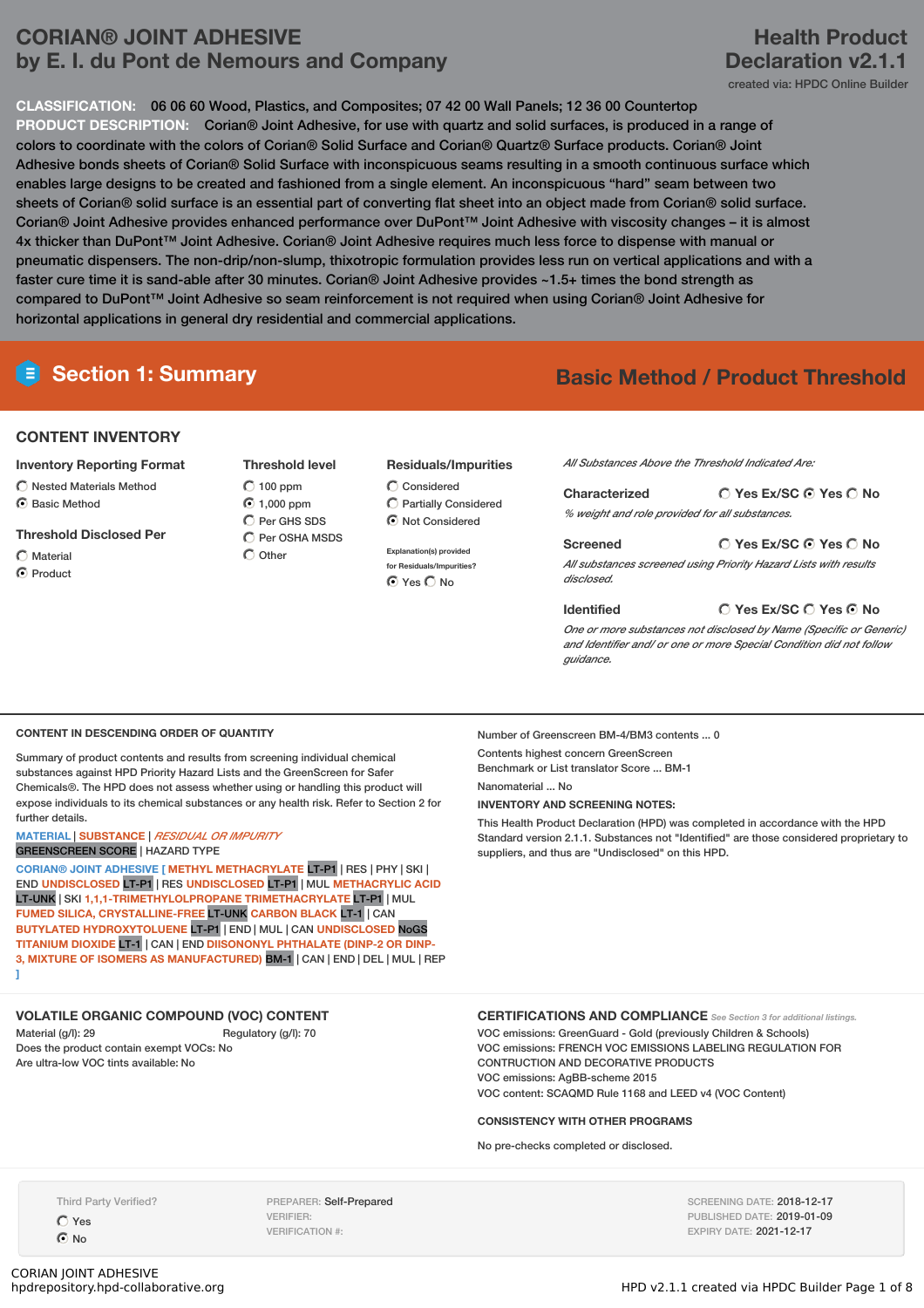This section lists contents in a product based on specific threshold(s) and reports detailed health information including hazards. This HPD uses the *inventory method indicated above, which is one of three possible methods:*

- *Basic Inventory method with Product-level threshold.*
- *Nested Material Inventory method with Product-level threshold*
- *Nested Material Inventory method with individual Material-level thresholds*

Definitions and requirements for the three inventory methods and requirements for each data field can be found in the HPD Open Standard version *2.1, available on the HPDC website at: [www.hpd-collaborative.org/hpd-2-1-standard](http://www.hpd-collaborative.org/hpd-2-1-standard)*

## **CORIAN® JOINT ADHESIVE** PRODUCT THRESHOLD: 1000 ppm **RESIDUALS** AND IMPURITIES CONSIDERED: No RESIDUALS AND IMPURITIES NOTES: Residuals in methyl methacrylate is methacrylic acid. Other residuals accounted for through Technical Data Sheets or GHS Compliant SDS. Residuals are below 100 ppm in final article. OTHER PRODUCT NOTES: Corian® Joint Adhesive is an two component acrylic-based adhesive. Acrylic materials include various kinds of conventional acrylic group monomers, acrylic group partial polymers, vinyl monomers for copolymerization other than acrylic group monomers, or oligomers. A particularly good and especially preferred monomer is methyl methacrylate (MMA). MMA is a reactive

monomer substance and becomes incorporated into the acrylic polymer (acrylic resin) resulting drom curing of the adhesive. **METHYL METHACRYLATE** ID: **80-62-6**

| HAZARD SCREENING METHOD: Pharos Chemical and Materials Library |                                              |          | HAZARD SCREENING DATE: 2018-12-17          |                                                         |  |  |
|----------------------------------------------------------------|----------------------------------------------|----------|--------------------------------------------|---------------------------------------------------------|--|--|
| %: 45,0000 - 59,0000                                           | GS: LT-P1                                    | RC: None | nano: <b>No</b>                            | ROLE: Polymerizable monomer - acrylic resin             |  |  |
| <b>HAZARD TYPE</b>                                             | <b>AGENCY AND LIST TITLES</b>                |          | WARNINGS                                   |                                                         |  |  |
| <b>RESPIRATORY</b>                                             | <b>AOEC - Asthmagens</b>                     |          |                                            | Asthmagen (Rs) - sensitizer-induced                     |  |  |
| PHYSICAL HAZARD (REACTIVE)                                     | EU - GHS (H-Statements)                      |          |                                            | H225 - Highly flammable liquid and vapour               |  |  |
| <b>SKIN IRRITATION</b>                                         | EU - GHS (H-Statements)                      |          |                                            | H315 - Causes skin irritation                           |  |  |
| <b>SKIN SENSITIZE</b>                                          | EU - GHS (H-Statements)                      |          | H317 - May cause an allergic skin reaction |                                                         |  |  |
| <b>ENDOCRINE</b>                                               | <b>TEDX</b> - Potential Endocrine Disruptors |          | <b>Potential Endocrine Disruptor</b>       |                                                         |  |  |
| <b>SKIN SENSITIZE</b>                                          | <b>MAK</b>                                   |          |                                            | Sensitizing Substance Sh - Danger of skin sensitization |  |  |
|                                                                |                                              |          |                                            |                                                         |  |  |

SUBSTANCE NOTES: Acrylic materials include various kinds of conventional acrylic group monomers, acrylic group partial polymers, vinyl monomers for copolymerization other than acrylic group monomers, or oligomers. A particularly good and especially preferred monomer is methyl methacrylate (MMA). MMA is a reactive monomer substance and becomes incorporated into the acrylic polymer (acrylic resin) resulting form curing of the adhesive. The substance inputs for Corian® Joint Adhesive are encapsulated by polymerization of acrylic-based reactants.

This ingredient is part of Component A of Corian® Joint Adhesive, the percentage by weight reported is for this ingredient after Component A is extruded with Component B in a 10:1 ratio in use.

#### **UNDISCLOSED**

| HAZARD SCREENING METHOD: Pharos Chemical and Materials Library |                               | HAZARD SCREENING DATE: 2018-12-17 |                                     |                        |  |
|----------------------------------------------------------------|-------------------------------|-----------------------------------|-------------------------------------|------------------------|--|
| %: 22.5000 - 27.5000                                           | GS: LT-P1                     | RC: None                          | NANO: <b>No</b>                     | ROLE: Thickening Agent |  |
| <b>HAZARD TYPE</b>                                             | <b>AGENCY AND LIST TITLES</b> |                                   | WARNINGS                            |                        |  |
| <b>RESPIRATORY</b>                                             | AOEC - Asthmagens             |                                   | Asthmagen (Rs) - sensitizer-induced |                        |  |
|                                                                |                               |                                   |                                     |                        |  |

SUBSTANCE NOTES: This ingredient is part of Component A of DuPont™ Joint Adhesive, the percentage by weight reported is for this ingredient overall after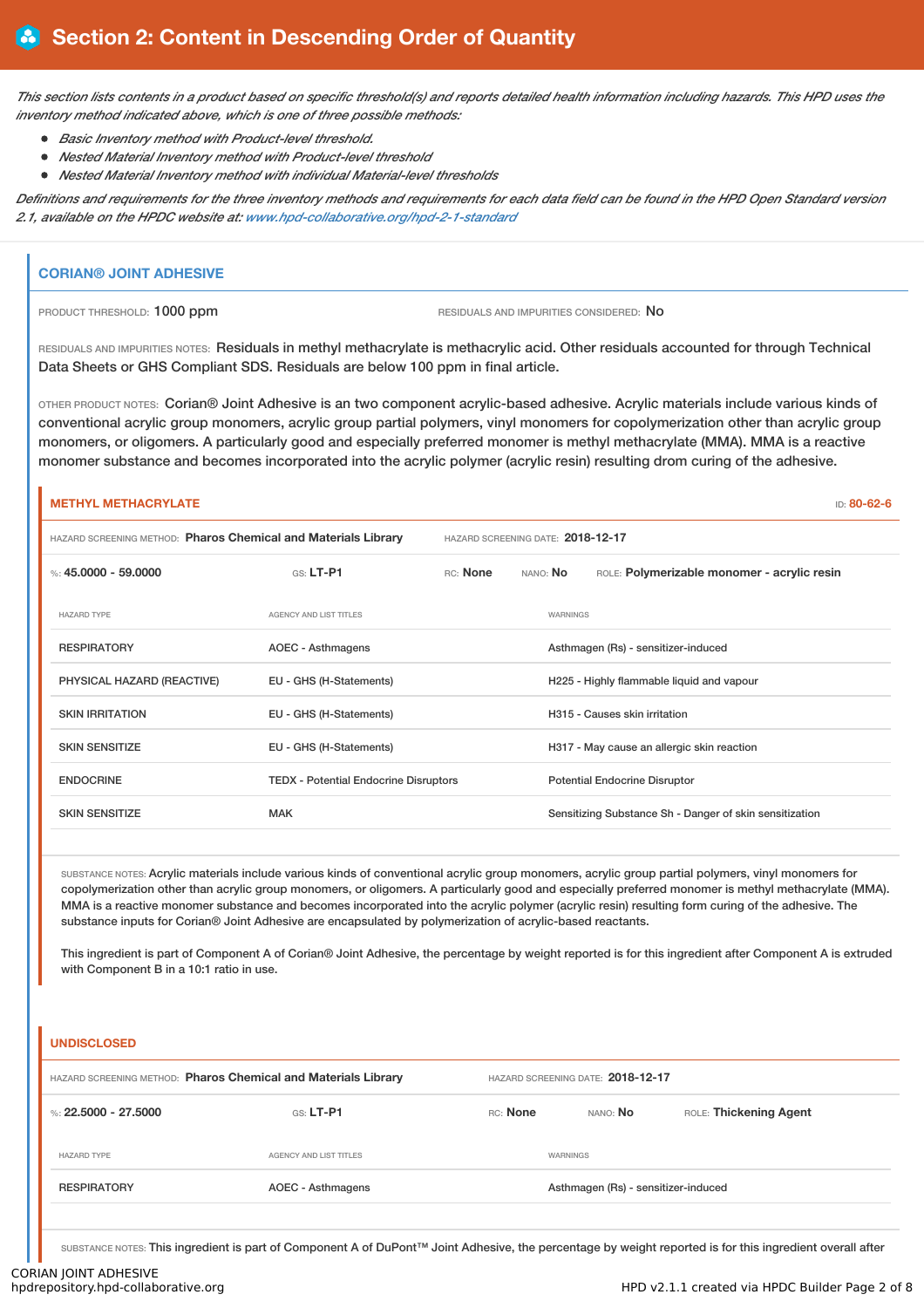Component A is extruded with Component B in a 10:1 ratio in use.

#### **UNDISCLOSED**

| HAZARD SCREENING METHOD: Pharos Chemical and Materials Library |                                             |                            | HAZARD SCREENING DATE: 2018-12-17 |                  |
|----------------------------------------------------------------|---------------------------------------------|----------------------------|-----------------------------------|------------------|
| %: 6.0000 - 9.0000                                             | $GS: LT-P1$                                 | RC: None                   | nano: <b>No</b>                   | ROLE: Stabilizer |
| <b>HAZARD TYPE</b>                                             | AGENCY AND LIST TITLES                      | WARNINGS                   |                                   |                  |
| <b>MULTIPLE</b>                                                | German FEA - Substances Hazardous to Waters | Class 2 - Hazard to Waters |                                   |                  |
|                                                                |                                             |                            |                                   |                  |

SUBSTANCE NOTES: Acrylic materials include various kinds of conventional acrylic group monomers, acrylic group partial polymers, vinyl monomers for copolymerization other than acrylic group monomers, or oligomers. A particularly good and especially preferred monomer is methyl methacrylate (MMA). MMA is a reactive monomer substance and becomes incorporated into the acrylic polymer (acrylic resin) resulting form curing of the adhesive. The substance inputs for Corian® Joint Adhesive are encapsulated by polymerization of acrylic-based reactants.

This ingredient is part of Component A of Corian® Joint Adhesive, the percentage by weight reported is for this ingredient as Component A is extruded with Component B in a 10:1 ratio in use.

| <b>METHACRYLIC ACID</b>                                        |                                   |          |          | ID: 79-41-4                                    |
|----------------------------------------------------------------|-----------------------------------|----------|----------|------------------------------------------------|
| HAZARD SCREENING METHOD: Pharos Chemical and Materials Library | HAZARD SCREENING DATE: 2018-12-17 |          |          |                                                |
| %: $0.9000 - 2.7000$                                           | GS: LT-UNK                        | RC: None | NANO: No | ROLE: Aid to Polymerization - acrylic resin    |
| <b>HAZARD TYPE</b>                                             | <b>AGENCY AND LIST TITLES</b>     |          | WARNINGS |                                                |
| <b>SKIN IRRITATION</b>                                         | EU - GHS (H-Statements)           |          |          | H314 - Causes severe skin burns and eye damage |
|                                                                |                                   |          |          |                                                |

SUBSTANCE NOTES: This ingredient is part of Component A of DuPont™ Joint Adhesive, the percentage by weight reported is for this ingredient as Component A is extruded with Component B in a 10:1 ratio in use.

| 1,1,1-TRIMETHYLOLPROPANE TRIMETHACRYLATE                       |                                             |          |                                   |                           |  |
|----------------------------------------------------------------|---------------------------------------------|----------|-----------------------------------|---------------------------|--|
| HAZARD SCREENING METHOD: Pharos Chemical and Materials Library |                                             |          | HAZARD SCREENING DATE: 2018-12-17 |                           |  |
| %: 0.9000 - 4.5000                                             | $GS: LT-P1$                                 | RC: None | NANO: No                          | ROLE: Cross-linking Agent |  |
| <b>HAZARD TYPE</b>                                             | AGENCY AND LIST TITLES                      |          | WARNINGS                          |                           |  |
| MULTIPLE                                                       | German FEA - Substances Hazardous to Waters |          | Class 2 - Hazard to Waters        |                           |  |

SUBSTANCE NOTES: This ingredient is part of Component A of DuPont™ Joint Adhesive, the percentage by weight reported is for this ingredient as Component A is extruded with Component B in a 10:1 ratio in use.

#### **FUMED SILICA, CRYSTALLINE-FREE** ID: **112945-52-5**

| HAZARD SCREENING METHOD: Pharos Chemical and Materials Library |                        |          | HAZARD SCREENING DATE: 2018-12-17 |                        |  |  |  |
|----------------------------------------------------------------|------------------------|----------|-----------------------------------|------------------------|--|--|--|
| %: $0.2000 - 0.5000$                                           | GS: LT-UNK             | RC: None | NANO: <b>No</b>                   | ROLE: Thickening Agent |  |  |  |
| <b>HAZARD TYPE</b>                                             | AGENCY AND LIST TITLES | WARNINGS |                                   |                        |  |  |  |
|                                                                | No hazards found       |          |                                   |                        |  |  |  |
|                                                                |                        |          |                                   |                        |  |  |  |

SUBSTANCE NOTES: The substance inputs for DuPont™ Joint Adhesive are encapsulated by polymerization of acrylic-based reactants.

This ingredient is part of Component B of DuPont™ Joint Adhesive, the percentage by weight reported is for this ingredient overall. Component A is

CORIAN JOINT ADHESIVE<br>hpdrepository.hpd-collaborative.org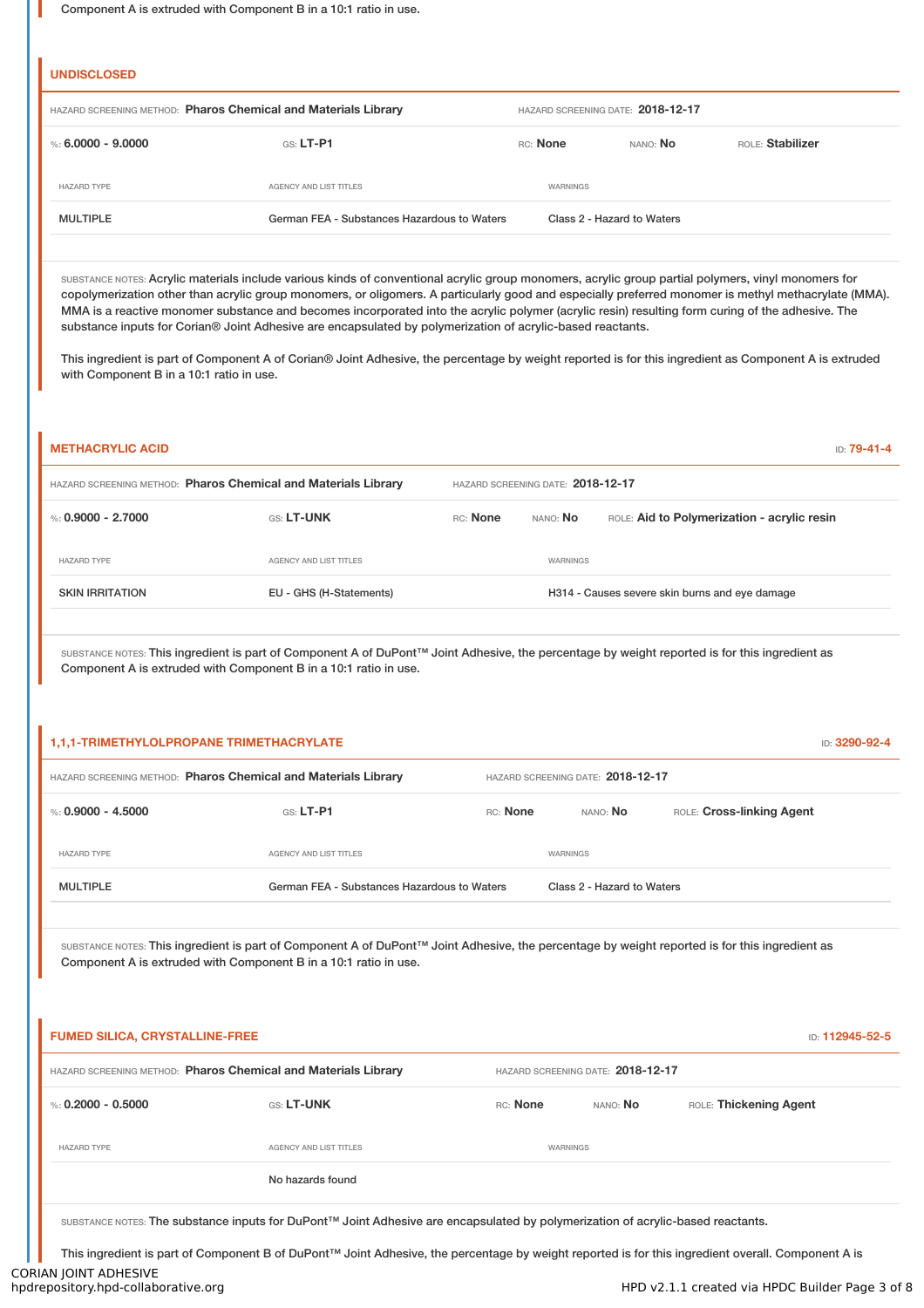#### **CARBON BLACK** ID: **1333-86-4**

| HAZARD SCREENING METHOD: Pharos Chemical and Materials Library |                                          | HAZARD SCREENING DATE: 2018-12-17 |          |                               |                                                                |
|----------------------------------------------------------------|------------------------------------------|-----------------------------------|----------|-------------------------------|----------------------------------------------------------------|
| %: $0.0000 - 1.0000$                                           | $GS: LT-1$                               | RC: None                          |          | NANO: No                      | ROLE: Coloring Agent                                           |
| <b>HAZARD TYPE</b>                                             | <b>AGENCY AND LIST TITLES</b>            |                                   | WARNINGS |                               |                                                                |
| <b>CANCER</b>                                                  | <b>US CDC - Occupational Carcinogens</b> |                                   |          | Occupational Carcinogen       |                                                                |
| <b>CANCER</b>                                                  | CA EPA - Prop 65                         |                                   |          |                               | Carcinogen - specific to chemical form or exposure route       |
| <b>CANCER</b>                                                  | <b>IARC</b>                              |                                   |          | occupational sources          | Group 2B - Possibly carcinogenic to humans - inhaled from      |
| <b>CANCER</b>                                                  | <b>MAK</b>                               |                                   |          | sufficient for classification | Carcinogen Group 3B - Evidence of carcinogenic effects but not |
|                                                                |                                          |                                   |          |                               |                                                                |

SUBSTANCE NOTES: The substance inputs including pigments for Corian® Joint Adhesive are encapsulated by polymerization of acrylic-based reactants.

This ingredient is part of Component A of Corian® Joint Adhesive, the percentage by weight reported is for this ingredient as Component A is extruded with Component B in a 10:1 ratio in use.

# **BUTYLATED HYDROXYTOLUENE** ID: **128-37-0** HAZARD SCREENING METHOD: **Pharos Chemical and Materials Library** HAZARD SCREENING DATE: **2018-12-17** %: **0.0000 - 1.0000** GS: **LT-P1** RC: **None** NANO: **No** ROLE: **Stabilizer** HAZARD TYPE **AGENCY AND LIST TITLES** AGENCY AND LIST TITLES ENDOCRINE ChemSec - SIN List Endocrine Disruption ENDOCRINE TEDX - Potential Endocrine Disruptors Potential Endocrine Disruptor MULTIPLE German FEA - Substances Hazardous to Waters Class 2 - Hazard to Waters CANCER **CANCER** MAK MAK CANCER CANCER CANCER MAK CANCER CANCER CANCER CANCER CANCER CANCER CANCER CANCER CANCE under MAK/BAT levels

SUBSTANCE NOTES: This ingredient is part of Component A of DuPont™ Joint Adhesive, the percentage by weight reported is for this ingredient overall as Component A is extruded with Component B in a 10:1 ratio in use.

| <b>UNDISCLOSED</b>                                |                                                                |                                   |              |                                                                                                                                                                                                                                                                                         |  |
|---------------------------------------------------|----------------------------------------------------------------|-----------------------------------|--------------|-----------------------------------------------------------------------------------------------------------------------------------------------------------------------------------------------------------------------------------------------------------------------------------------|--|
|                                                   | HAZARD SCREENING METHOD: Pharos Chemical and Materials Library | HAZARD SCREENING DATE: 2018-12-17 |              |                                                                                                                                                                                                                                                                                         |  |
| %: $0.0000 - 0.9100$                              | GS: NoGS                                                       | RC:<br><b>None</b>                | NANO:<br>No. | ROLE: Activator in benzoyl peroxide initiated redox polymerization<br>for acrylics                                                                                                                                                                                                      |  |
| <b>HAZARD TYPE</b>                                | <b>AGENCY AND LIST TITLES</b>                                  |                                   |              | WARNINGS                                                                                                                                                                                                                                                                                |  |
|                                                   | No hazards found                                               |                                   |              |                                                                                                                                                                                                                                                                                         |  |
| extruded with Component B in a 10:1 ratio in use. |                                                                |                                   |              | SUBSTANCE NOTES: The substance inputs for DuPont™ Joint Adhesive are encapsulated by polymerization of acrylic-based reactants.<br>This ingredient is part of Component A of DuPont™ Joint Adhesive, the percentage by weight reported is overall for this ingredient as Component A is |  |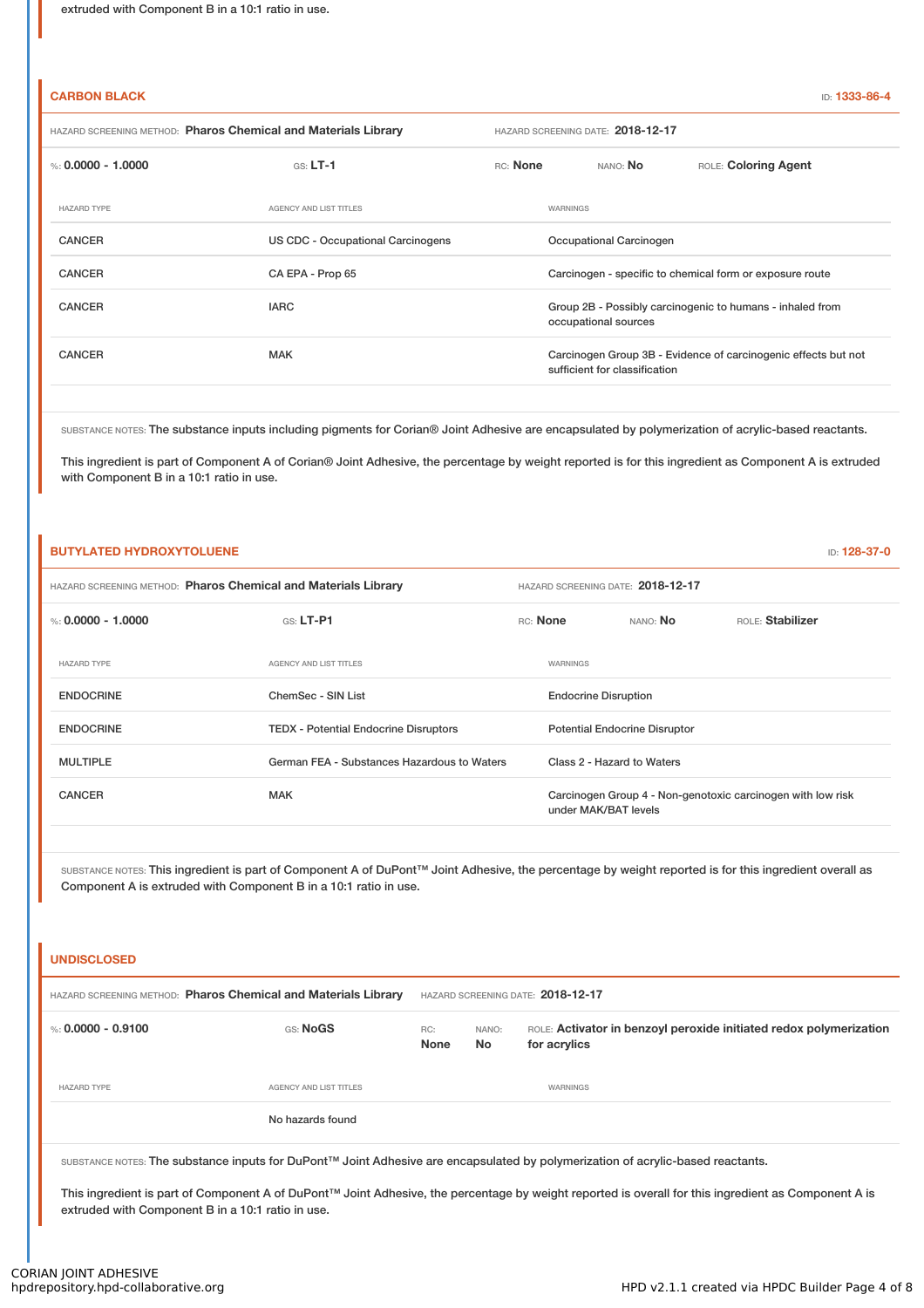| HAZARD SCREENING METHOD: Pharos Chemical and Materials Library |                                              | HAZARD SCREENING DATE: 2018-12-17 |          |                                       |                                                                |  |
|----------------------------------------------------------------|----------------------------------------------|-----------------------------------|----------|---------------------------------------|----------------------------------------------------------------|--|
| %: $0.0000 - 1.0000$                                           | $GS: LT-1$                                   | RC: None                          |          | NANO: <b>No</b>                       | ROLE: Coloring Agent                                           |  |
| <b>HAZARD TYPE</b>                                             | AGENCY AND LIST TITLES                       |                                   | WARNINGS |                                       |                                                                |  |
| <b>CANCER</b>                                                  | US CDC - Occupational Carcinogens            |                                   |          | Occupational Carcinogen               |                                                                |  |
| CANCER                                                         | CA EPA - Prop 65                             |                                   |          |                                       | Carcinogen - specific to chemical form or exposure route       |  |
| <b>CANCER</b>                                                  | <b>IARC</b>                                  |                                   |          | occupational sources                  | Group 2B - Possibly carcinogenic to humans - inhaled from      |  |
| <b>ENDOCRINE</b>                                               | <b>TEDX</b> - Potential Endocrine Disruptors |                                   |          | <b>Potential Endocrine Disruptor</b>  |                                                                |  |
| <b>CANCER</b>                                                  | <b>MAK</b>                                   |                                   |          | sufficient to establish MAK/BAT value | Carcinogen Group 3A - Evidence of carcinogenic effects but not |  |
| <b>CANCER</b>                                                  | <b>MAK</b>                                   |                                   |          | under MAK/BAT levels                  | Carcinogen Group 4 - Non-genotoxic carcinogen with low risk    |  |
|                                                                |                                              |                                   |          |                                       |                                                                |  |

SUBSTANCE NOTES: The substance inputs including pigments for Corian® Joint Adhesive are encapsulated by polymerization of acrylic-based reactants.

#### **DIISONONYL PHTHALATE (DINP-2 OR DINP-3, MIXTURE OF ISOMERS AS MANUFACTURED)**

ID: **28553-12-0**

| HAZARD SCREENING METHOD: Pharos Chemical and Materials Library |                                                     | HAZARD SCREENING DATE: 2018-12-17                                                               |
|----------------------------------------------------------------|-----------------------------------------------------|-------------------------------------------------------------------------------------------------|
| %: $0.0000 - 1.0000$                                           | GS: BM-1                                            | ROLE: Plasticizer<br>RC: None<br>NANO: No                                                       |
| <b>HAZARD TYPE</b>                                             | AGENCY AND LIST TITLES                              | WARNINGS                                                                                        |
| CANCER                                                         | CA EPA - Prop 65                                    | Carcinogen                                                                                      |
| <b>ENDOCRINE</b>                                               | <b>EU - Priority Endocrine Disruptors</b>           | Category 2 - In vitro evidence of biological activity related to<br><b>Endocrine Disruption</b> |
| <b>DEVELOPMENTAL</b>                                           | US NIH - Reproductive & Developmental<br>Monographs | Some Evidence of Adverse Effects - Developmental Toxicity                                       |
| <b>RESTRICTED LIST</b>                                         | US EPA - PPT Chemical Action Plans                  | EPA Chemical of Concern - Action Plan published                                                 |
| <b>RESTRICTED LIST</b>                                         | US EPA - PPT Chemical Action Plans                  | TSCA Work Plan chemical - Action Plan in development                                            |
| <b>ENDOCRINE</b>                                               | ChemSec - SIN List                                  | <b>Endocrine Disruption</b>                                                                     |
| <b>ENDOCRINE</b>                                               | <b>TEDX</b> - Potential Endocrine Disruptors        | <b>Potential Endocrine Disruptor</b>                                                            |
| <b>REPRODUCTIVE</b>                                            | US EPA - PPT Chemical Action Plans                  | Reproductive effects                                                                            |

SUBSTANCE NOTES: DINP is being removed in early 2019.

This ingredient is part of Component A of Corian® Joint Adhesive, the percentage by weight reported is for this ingredient as Component A is extruded with Component B in a 10:1 ratio in use.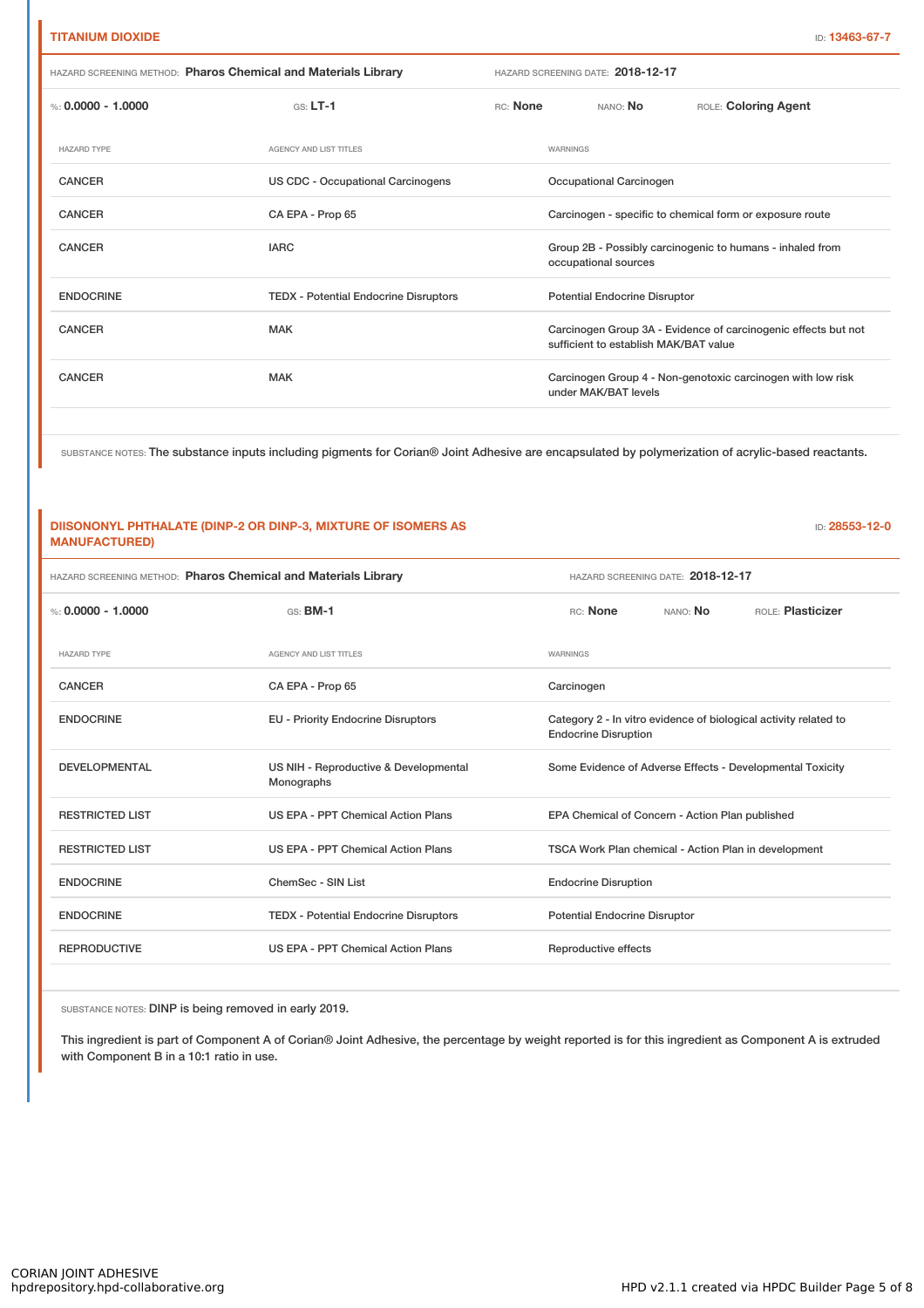This section lists applicable certification and standards compliance information for VOC emissions and VOC content. Other types of health or *environmental performance testing or certifications completed for the product may be provided.*

| <b>VOC EMISSIONS</b>                                                                                                                                                                                                                                                                                                                                                                                                       |                                | <b>Children &amp; Schools)</b>                      | <b>GreenGuard - Gold (previously</b>          |
|----------------------------------------------------------------------------------------------------------------------------------------------------------------------------------------------------------------------------------------------------------------------------------------------------------------------------------------------------------------------------------------------------------------------------|--------------------------------|-----------------------------------------------------|-----------------------------------------------|
| CERTIFYING PARTY: Third Party<br>APPLICABLE FACILITIES: Corian® Joint Adhesive like other Building Construction Adhesives is tested in<br>accordance with California Department of Public Health (CDPH) Standard Method V1.2-2017 in an<br>Office and Classroom Environment, Corian® Joint Adhesive tested in accordance with UL 2821 test<br>method to show compliance to emission limits on UL 2818. Section 7.1 and 7.2 | <b>ISSUE</b><br>DATE:<br>2018- | <b>EXPIRY</b><br>DATE:<br>$2019 -$<br>$01-16$ 11-07 | CERTIFIER OR LAB:<br>UL<br><b>ENVIRONMENT</b> |

CERTIFICATE URL:

CERTIFICATE URL:

https://spot.ul.com/data/spot/api/v1/products/5ad1f0dc55b0e82d946acbba/certificates/UL2818G\_BMS

CERTIFICATION AND COMPLIANCE NOTES: Corian® Joint Adhesive tested in accordance with UL 2821 test method to show compliance to emission limits on UL 2818. Section 7.1 and 7.2. UL

| <b>VOC EMISSIONS</b>          | <b>FRENCH VOC EMISSIONS LABELING REGULATION FOR CONTRUCTION</b><br>AND DECORATIVE PRODUCTS |                     |                                        |
|-------------------------------|--------------------------------------------------------------------------------------------|---------------------|----------------------------------------|
| CERTIFYING PARTY: Third Party | ISSUE DATE: <b>2018-02-</b>                                                                | <b>EXPIRY DATE:</b> | CERTIFIER OR LAB: <b>eCO-INSTITUTE</b> |
| APPLICABLE FACILITIES: AII    | 08                                                                                         |                     | <b>Germany GmbH</b>                    |

CERTIFICATION AND COMPLIANCE NOTES: Corian® Joint Adhesive meets the requirements of Class A+ of the decree no. 2011-321 of March 23, 2011 (VOC Regulation) and executive decisions of May 28th, 2009 and April 30, 2009 (CMR regulation) of the French Ministry of Ecology, Sustainable Development, Transport and Housing. The French requirements for VOC and CMR emissions and methods for evaluating construction products are covered in "Décret n° 2011-321"2,3. This regulation required existing products sold in the market on January 1, 2012 to be labeled with emission class based on TVOC and 10 individual VOC emissions including formaldehyde. The regulation required effective September 1, 2013 all construction products designated by the French ministry to be labeled.

| <b>VOC EMISSIONS</b>                                        | AgBB-scheme 2015                                         |                                                               |
|-------------------------------------------------------------|----------------------------------------------------------|---------------------------------------------------------------|
| CERTIFYING PARTY: Third Party<br>APPLICABLE FACILITIES: AII | ISSUE DATE: $2018$ - $02$ -<br><b>EXPIRY DATE:</b><br>08 | CERTIFIER OR LAB: <b>eCO-INSTITUTE</b><br><b>Germany GmbH</b> |
| CERTIFICATE URL:                                            |                                                          |                                                               |

CERTIFICATION AND COMPLIANCE NOTES: Corian® Joint Adhesive meets the emission requirements of the AgBB-scheme.

| <b>VOC CONTENT</b>                                          | SCAQMD Rule 1168 and LEED v4 (VOC Content) |                     |                            |
|-------------------------------------------------------------|--------------------------------------------|---------------------|----------------------------|
| CERTIFYING PARTY: Third Party<br>APPLICABLE FACILITIES: AII | ISSUE DATE: <b>2018-05-</b><br>23          | <b>EXPIRY DATE:</b> | CERTIFIER OR LAB: EUROFINS |
| CERTIFICATE URL:                                            |                                            |                     |                            |

CERTIFICATION AND COMPLIANCE NOTES: Corian® Joint Adhesive having 29 g/L %VOC meets and exceeds South Coast Air Quality Management District (SCAQMD) Rule 1168 Low VOC emission limit requirement of <70 g/L VOC for a Multipurpose Construction Adhesive.

| <b>MANAGEMENT</b>                                           | ISO 9001:2015 Quality management systems |                                    |                                                   |  |
|-------------------------------------------------------------|------------------------------------------|------------------------------------|---------------------------------------------------|--|
| CERTIFYING PARTY: Third Party<br>APPLICABLE FACILITIES: AII | ISSUE DATE: $2018 - 02 -$<br>15          | EXPIRY DATE: <b>2021-02-</b><br>14 | CERTIFIER OR LAB: <b>BUREAU</b><br><b>VERITAS</b> |  |
| CERTIFICATE URL:                                            |                                          |                                    |                                                   |  |

CERTIFICATION AND COMPLIANCE NOTES: Corian® Joint Adhesive is produced in a facility which has been audited in accordance with the requirements of EN 9104-001:2013 by Bureau Veritas Cetifications and conforms to the Quality Management Systems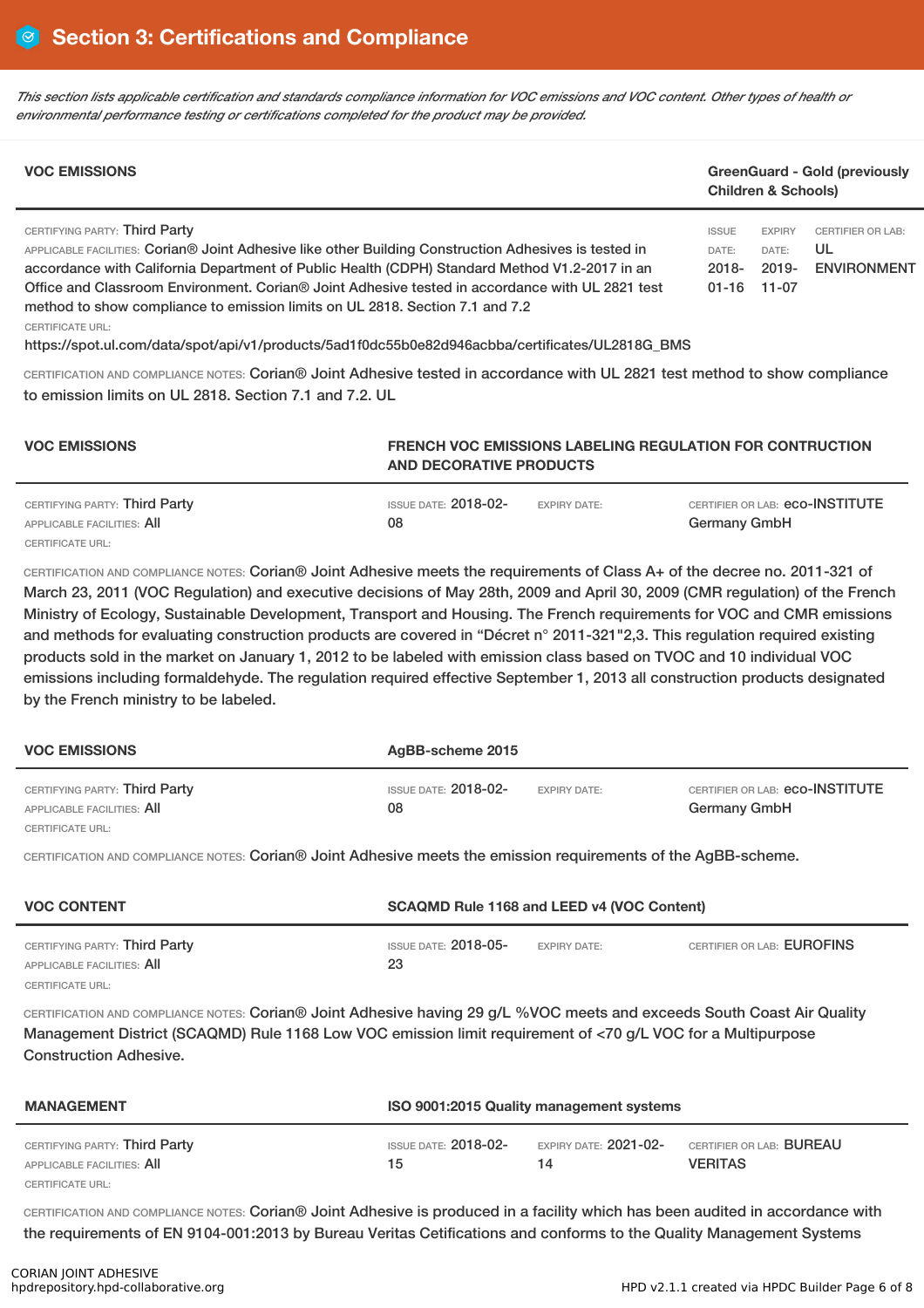Standards EN ISO 9001:2005 and EN 9100:2016 (Technically equivalent to AS9100D).

## **Section 4: Accessories**

This section lists related products or materials that the manufacturer requires or recommends for installation (such as adhesives or fasteners), maintenance, cleaning, or operations. For information relating to the contents of these related products, refer to their applicable Health Product *Declarations, if available.*

**CORIAN®** SOLID SURFACE **And Solid Structure of the SOLID** SURFACE **HPD URL: https://hpdrepository.hpdcollaborative.org/Pages/Results.aspx#k=corian%20solid%20surface**

#### CONDITION WHEN RECOMMENDED OR REQUIRED AND/OR OTHER NOTES:

Corian® Solid Surface is a solid, nonporous, homogeneous surfacing material, composed of ≈1/3 acrylic resin (also known as polymethyl methacrylate or PMMA), and ≈2/3 natural minerals. These minerals are composed of aluminum trihydrate (ATH) derived from bauxite, an ore from which aluminum is extracted. Corian® solid surface is an advanced composite product used as an architectural and design material in a variety of residential and commercial applications. Corian® solid surface offers design versatility, functionality and durability. Supplied in sheets and shapes, it can be fabricated with conventional woodworking tools into virtually any design. It is the original solid surface material made only by DuPont.

**CORIAN®** QUARTZ **And URL: <b>https://hpdrepository.hpdcollaborative.org/Pages/Results.aspx#k=corian%20quartz**

#### CONDITION WHEN RECOMMENDED OR REQUIRED AND/OR OTHER NOTES:

Corian® Quartz\* materials are comprised of reacted monomers and resins, natural quartz particles, silica, and colorants, and are manufactured in the form of slabs in various gauges. Long-lasting and GREENGUARD and GREENGUARD Gold Certified as a low emitting material, Corian® Quartz surfaces, agglomerated stone, are a high-performance material, delivering strength, and heat and scratch resistance. The Corian® Quartz Terra Collection colors are the same sophisticated quartz surface as ever, but their composition includes a percentage of pre-consumer and post-consumer recycled content (Post-consumer content percentages vary by color). When properly cleaned, Corian® Quartz does not promote the growth of mold and/or mildew. Corian® Quartz may help contribute to U.S. Green Building Council (USGBC) LEED® points. Most colors of Corian® Quartz are NSF/ANSI Standard 51 Certified for the strictest level – Food Zone. Exposure to any hazards associated with the inputs mentioned is not present in the finished form of Corian® Quartz. The ingredients listed which trigger the associated cancer hazard are inert within the finished form of Corian® Quartz. \*(Corian® Quartz formerly known as Zodiaq® Quartz Surface).

### **Section 5: General Notes**

Corian® Joint Adhesive is GREENGUARD GOLD Certified for Low VOC emission limits by UL Environment and in accordance with French Construction Directive in the labeling of construction, wall or floor cladding regarding their pollutant emissions. Corian® Joint Adhesive has been tested in line with the standards and meets the VOC emissions requirements for label A+ designations and the CMR emissions requirements. Corian® Joint Adhesive has been tested in line with the standards and meets the VOC emissions requirements for label A+ designations and the CMR emissions requirements. Corian® Joint Adhesive, having 29 g/L %VOC (conditioned sample), meets and exceeds South Coast Air Quality Management District (SCAQMD) Rule 1168 Low VOC emission limit requirement of <70 g/L VOC for a Multipurpose Construction Adhesive. FOR PROFESSIONAL USE ONLY. Corian® Joint Adhesive is comprised of Component A and Component B. Corian® Joint Adhesive for use with quartz and solid surfaces is produced in a range of specific colors to match with Corian® Solid Surface and Corian® Quartz. Corian® Joint Adhesive is optimized for use at room temperature. Lower temperature will reduce the cure rate, while elevated temperature will increase cure rate and reduce working time. Corian® Joint Adhesive may be used with manual or pneumatic dispensers. Refer to dispenser instructions for guidance on use. Additional information is available in Corian® Solid Surface Fabrication/Installation Fundamentals – Adhesives (K-25290). The adhesive should always be used by its expiration date as shown on the label. Corian® Joint Adhesive should only be used by personnel who have reviewed the SDS, instructions on use and are wearing the proper protective equipment.